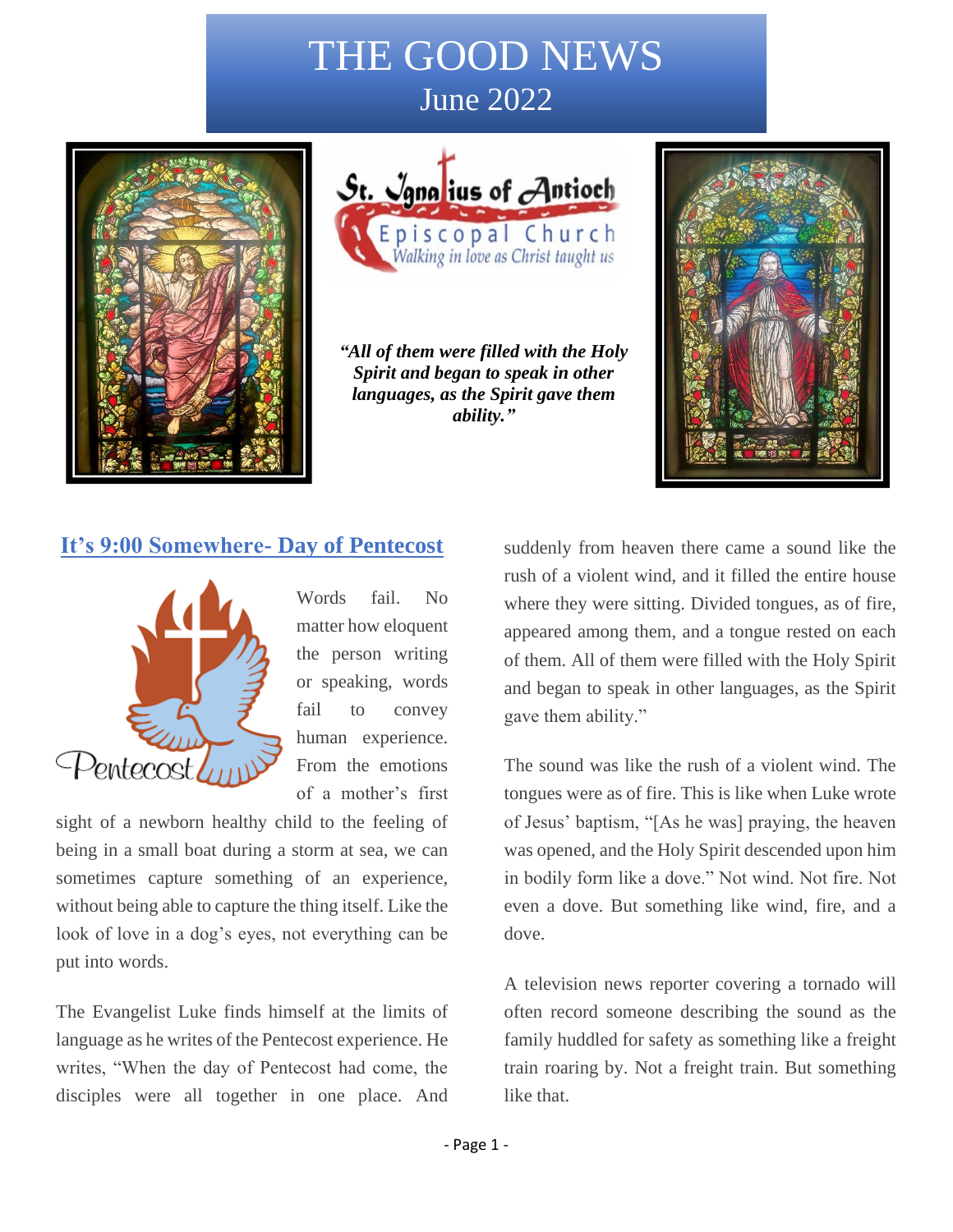In fact, the Pentecost experience was a creative force sending that has rippled through space and time as the Holy Spirit has remained active in the world. Before that morning, the Jesus Movement was relatively small. The greatest preacher in the world sometimes had thousands on a hillside, but mostly walked and talked with a smaller travelling band of men and women so that they could all be in one place on that 50th day after Easter. By the end of the day, the sum total of Christ-followers would never fit in a single room again. Justin Welby, the Archbishop of Canterbury, calls Pentecost something like the Big Bang, as all Christianity radiates outward from this moment of creation.

The impact can be seen in the person of Peter. Fifty days earlier, he denied he even knew Jesus. In the time since, he first huddled out of fear, but then after Jesus' appearance and his ascension, he worshiped with others in the Temple in Jerusalem. The evidence is that he kept mum about Jesus. But after something like wind and fire, the timid disciples became bold evangelists and as they proclaimed the Good News of Jesus, people from around the world heard the Gospel in their own mother tongue. The Holy Spirit reversed the confusion of the Tower of Babel through the miracle of a group of largely unschooled Galileans preaching in perfect Egyptian, Parthian, and so on. The Holy Spirit serving as a unifying force to bring separate people together so each heard the same Good News in a way she or he could best understand.

Peter boldly shares the story of Jesus and tells the crowd, "Repent and be baptized every one of you in the name of Jesus Christ so that your sins may be forgiven, and you will receive the gift of the Holy

Spirit. For the promise is for you, for your children, and for all who are far away, everyone whom the Lord our God calls to him."

Luke concludes, "So those who welcomed his message were baptized, and that day about three thousand persons were added. They devoted themselves to the apostles' teaching and fellowship, to the breaking of bread and the prayers."

That morning of Pentecost, when the Holy Spirit came with such power that words could not fully convey the experience, the first thought of those seeing and hearing the disciples was that they had been hitting cheap wine pretty hard. New wine is the cheap stuff, and these men and women were, after all, from Galilee. The crowd looked at the messengers and figured that with Galileans, the saying probably wasn't "It's 5:00 somewhere" as an excuse to start drinking. Instead, the saying must be, "It's 9:00 somewhere," perhaps coming out more as, "Lord knows with those guys, it's always 9:00 somewhere."

The crowd was on to something, however, in that the Holy Spirit is always ready to show up in a mighty way. When a friend calls you late one evening crying because her husband has left. Or when you go with your mom to that early morning appointment to get the biopsy results. Or when a co-worker learns his son has been in a car accident. Or when a child calls late at night from jail. In all the times and places when you need God to be present, recall, "It's 9:00 somewhere," and just as the Holy Spirit showed up one Pentecost when it was time to clock in for work, so God will not leave you comfortless. The Holy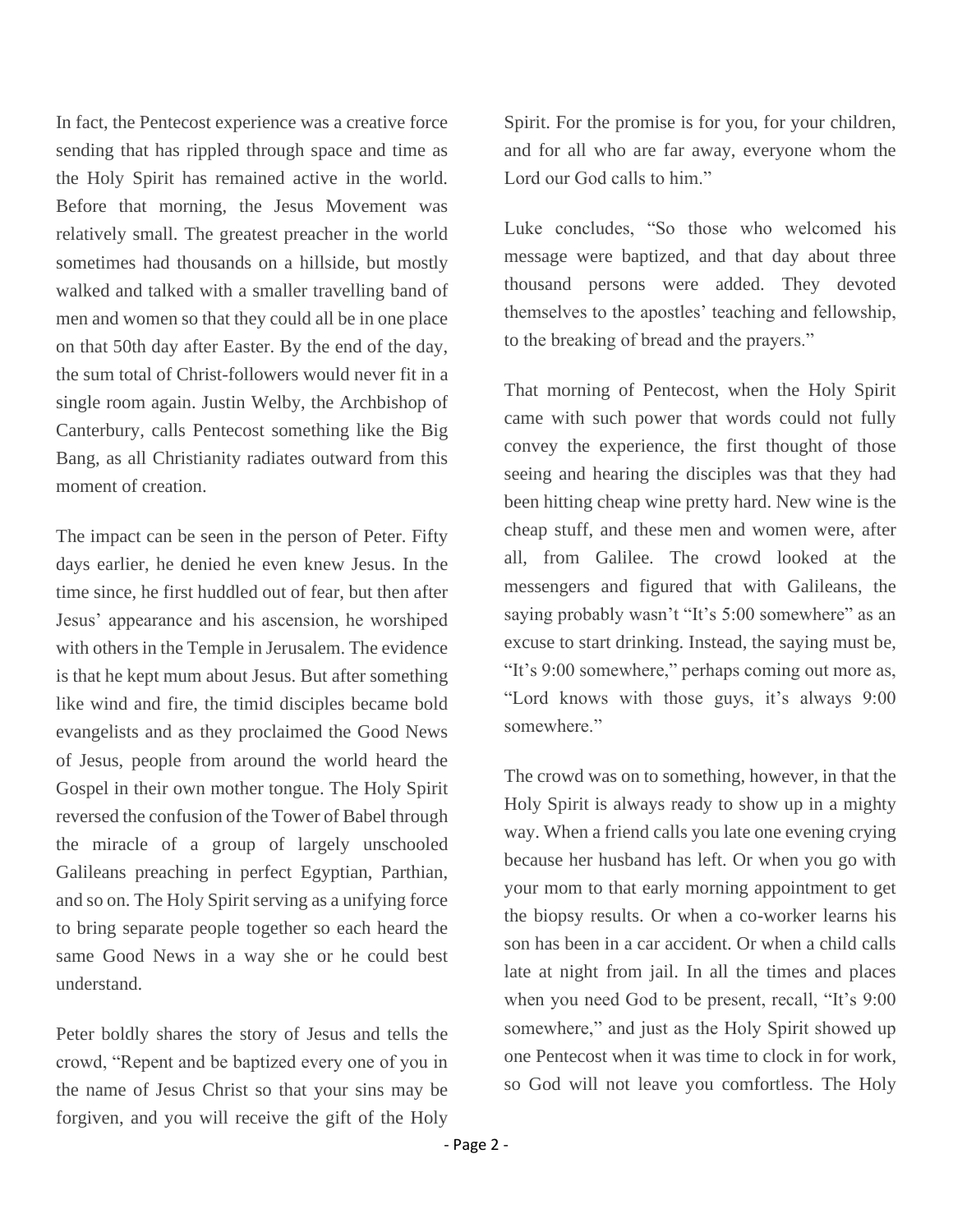Spirit will come to you in all these times and places and so many more.

There are many kinds of pain and suffering and anguish in our world, but there is but one source of healing. And we who know the Great Physician Jesus Christ can offer that comfort and healing to others. Before the week is out and for many of you, before this day is over, you will run across someone fighting a great battle. And when you bump up against someone in need, remember this sermon and don't hold back. You don't have to get it right. Just trust the Holy Spirit to honor your good intentions. Share Jesus' love in ways small or big. God will handle the rest.

While the idea of asking God to use you in the week ahead might be frightening, know that you have done this before. You have gone for a walk or sat with a friend or co-worker in need. You may have shared a meal and offered a listening ear. Perhaps you have cut the grass for a neighbor who was sick. Each of us has been there for someone else before. The challenge here is to follow the Spirit's lead and then those occasions will be more frequent. While you might not have thought much about it, that doesn't mean it was not deeply significant for the person you were with. This is not something we do for God, but it is God's gift to us as we are there for someone else when they need it.

When and how might this happen? I have no idea. But I do know this, God came in a mighty way at 9:00 in the morning on that Pentecost, when the Christian Church was born – and it is always 9:00 somewhere. Whenever the Spirit nudges you, just lean in and trust God to be in the midst of the situation, for that creative force that changed the world at Pentecost is still blowing through our lives.

#### -The Rt. Rev. Frank S. Logue

# **Letter from the Wardens:**

We are excited to tell you there are several things happening this month on the St. Ignatius Campus! On May 18<sup>th</sup> at the Vestry meeting, the vestry voted unanimously for Roger Van Patten to fulfill the open Vestry position term through January, 2023. Thank you Roger.

On May 26<sup>th</sup> Jack and Roger met with Mike Lukich (the Lake County Engineer & Project Manager), in regard to the roundabout project at Deep Lake Rd. and Depot St. for an on-site visit to review and to get updates. The plans will be finalized and approved in July/ August 2022. The county hopes to start the 2 year project in late 2023 or early 2024.

Schwartz Nursery will begin the \$5,500 Memorial Landscaping Project in Mid-June and be completed by June  $24^{\text{th}}$ .

The Church building is getting a face lift. As noted, in last month's newsletter the 32 windows are under repair and shall be completed by June 24<sup>th</sup>. The Dry-Vit and beam (bee infestation) is underway and to be completed by June  $10^{\text{th}}$ .

On the Administrative side, it is recommended every 3 years (by the Diocese of Chicago), that anyone working in a Leadership or Pastoral position at St. Ignatius take "Keeping God's People Safe" courses online. The link has been sent out and several have completed within the first week- thank you! Anoyone who would like to participate and has not received the link, please contact Jack Fields.

And how was your week?

Peace,

 -Jack Fields -Cathy Ehlers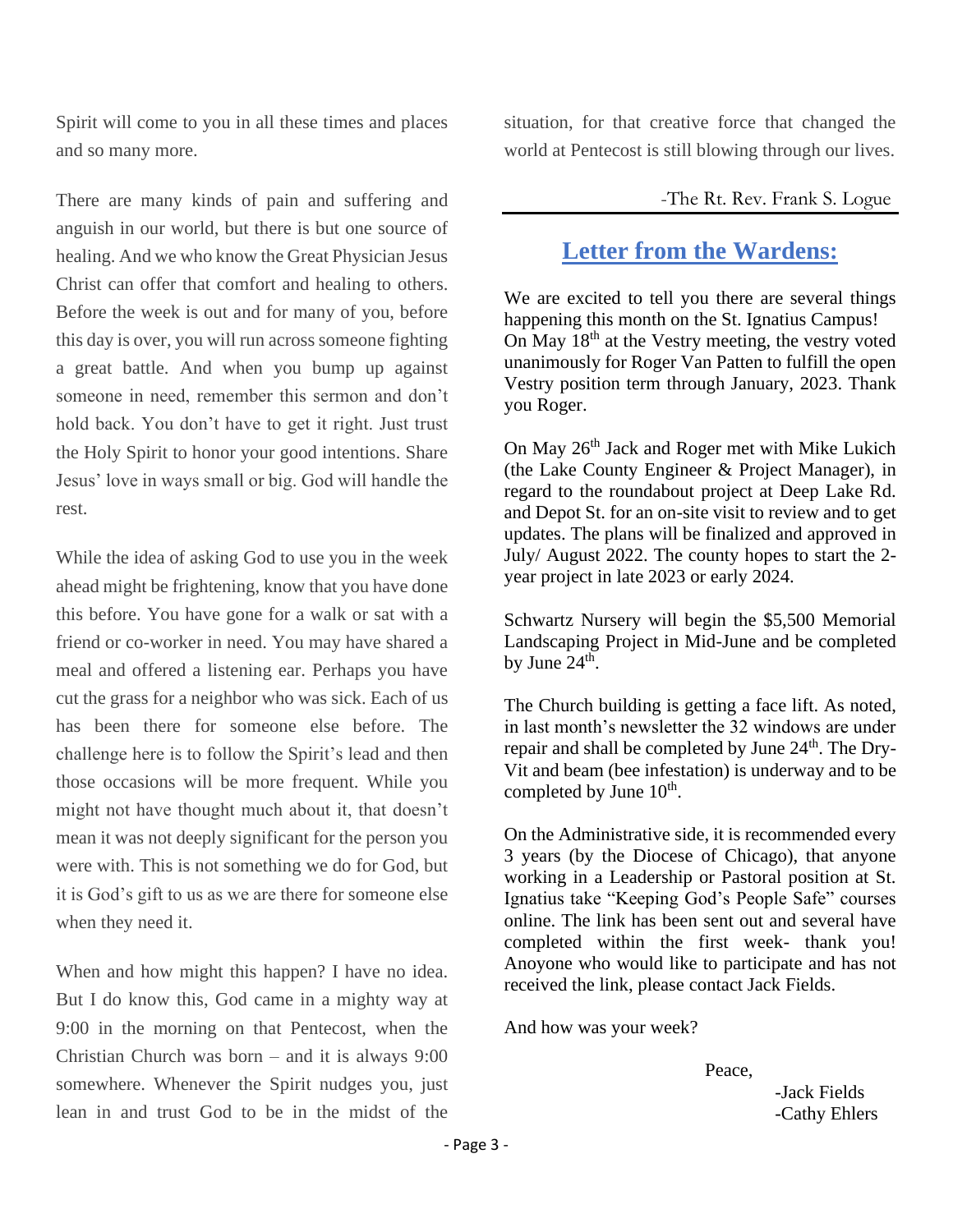

### **Outreach Summary**

# **We are continuing to raise funds or items for the Matthias Academy for the Month of June:**

Matthias Academy is a nonprofit adult day program located at  $12603 224$ <sup>th</sup> Ave. in Bristol, WI., right over the IL. border.

The academy serves adults with mild to severe disabilities, specialized medical needs, behaviors and mild to severe autism from Illinois to Wisconsin.

Here is the wish list of items needed:

- -Plastic crayon storage boxes
- -Travel toothbrush holders (cases)
- -Braille measuring spoon & set (Amazon)
- -Braille measuring cups (Amazon)
- -White paper plates
- -Stainless steel nail clippers
- -6" long cotton swabs
- -Hand wipes
- -Bandaids (assorted)
- -Disposable paper cups (4 oz)
- -Books and Games

\*Wish list can be found on Amazon\*

-Outreach Committee



We continue to offer Fellowship opportunities on the 1<sup>st</sup> and 3<sup>rd</sup> Sundays after both services Please join us to visit old friends and make new ones while enjoying refreshments. This time together allows us to understand the needs and concerns of our congregation. Our goal is to GROW and Fellowship is one piece of that intricate puzzle.



**Parish Picnic** on

Sunday, August  $7<sup>th</sup>$  after the 10am Service. We will be inviting former parishioners and encouraging you to

'bring a friend'. Details coming next month!

-Diane Cinnick

# **GOD'S WILL RESALE SHOP**

**\_\_\_\_\_\_\_\_\_\_\_\_\_\_\_\_\_\_\_\_\_\_\_\_\_\_\_\_\_\_\_**

# **June Special:**

### **50% off all ORANGE sticker items!**



#### questions call the shop at 224-321-4475



…During our regular business hours!